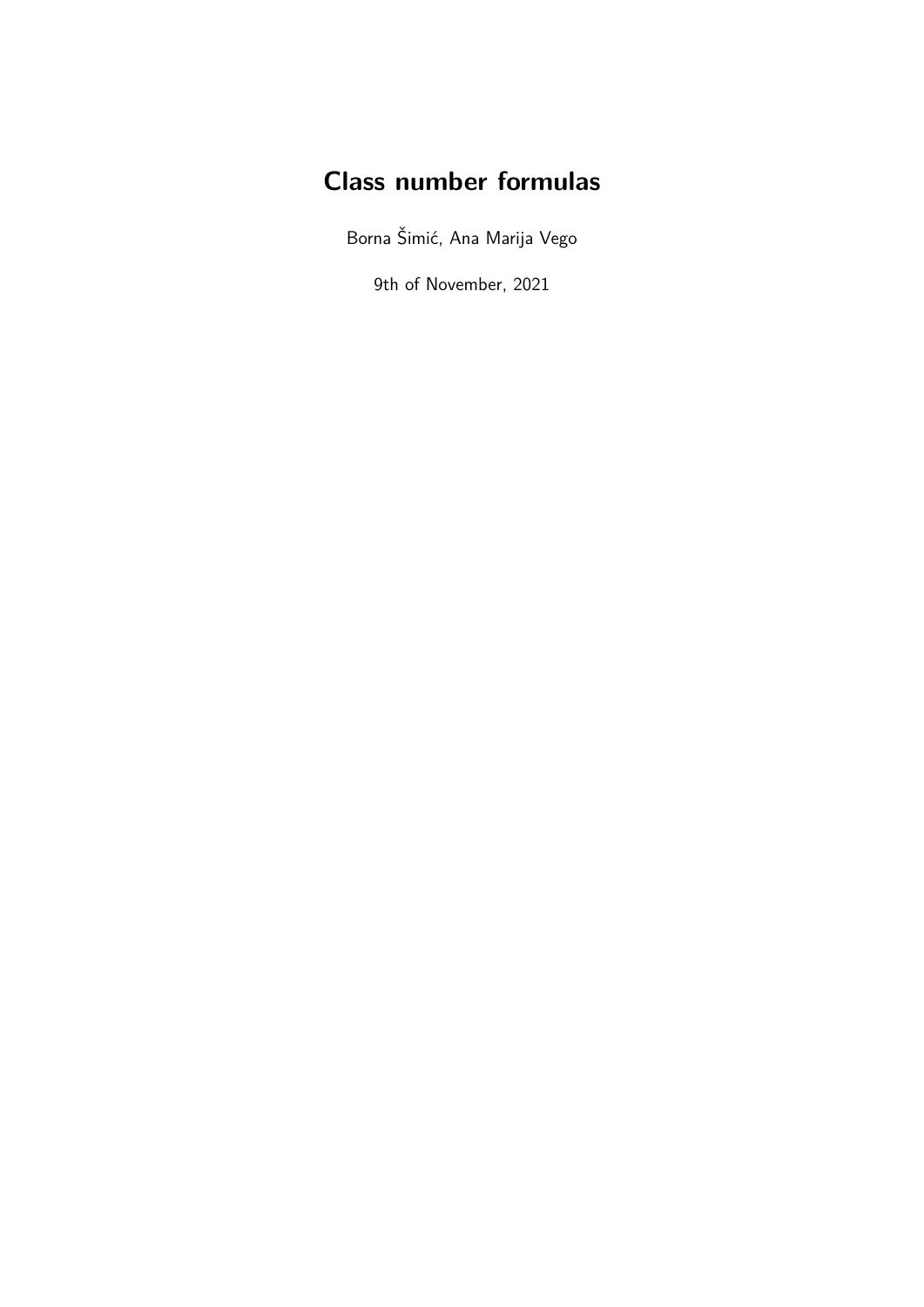# **1 Computation of**  $L(1, \chi)$

In the previous chapter, the theory of quadratic forms led to an expression for the class numbers  $h(D)$  in terms of  $L(1, \chi_D)$  where  $\chi_D$  is the Dirichlet character (defined as the Kronecker symbol  $\chi_D(n)=\left(\frac{D}{n}\right)$  as follows:

$$
h(D) = \begin{cases} \frac{w\sqrt{|D|}}{2\pi}L(1,\chi_D), & D < 0\\ \frac{\sqrt{D}}{\log \varepsilon_0}L(1,\chi_D), & D > 0 \end{cases}
$$

where  $w$  is the well-understood number of automorphisms of primitive quadratic forms with discriminant D

$$
w = \begin{cases} 2, D < -4 \\ 4, D = -4 \\ 6, D = -3 \end{cases}
$$

and  $\varepsilon_0 = (t + u)$ √  $\langle d \rangle /2$  where  $(t,u)$  is a solution of the corresponding Pell equation  $t^2-du^2=4$  with minimal  $u.$  In this section, we focus on evaluating  $L(1,\chi_D).$ 

We start off with two lemmas, which try to make sense of the Gauss sums of the form

$$
G(\chi) = \sum_{n=1}^{N} \chi(n)e^{2\pi i n/N}
$$
\n(1)

where  $\chi$  is a primitive Dirichlet character modulo N.

**Lemma 1.1.** Let  $G$  be defined as in  $(1)$ . Then we have:

$$
\sum_{n=1}^{N} \chi(n) e^{2\pi i k n/N} = \overline{\chi(k)} G(\chi)
$$
 (2)

$$
|G(\chi)| = \sqrt{N} \tag{3}
$$

for all integers k.

#### **Proof:**

Consider first the case where  $(N, k) = 1$ . In this case, k has an inverse in  $\mathbb{Z}/N\mathbb{Z}$ , denoted by  $k^{-1}.$  Left multiplication by  $k^{-1}$  is a bijection from  ${\mathbb Z}/N{\mathbb Z}$  to itself. We can then write (as  $\chi(k)\chi(k^{-1})=1 \implies \chi(k^{-1})=\overline{\chi(k)}$ 

$$
\sum_{n=1}^{N} \chi(n) e^{2\pi i k n/N} = \sum_{n=1}^{N} \chi(nk^{-1}) e^{2\pi i n/N} = \overline{\chi(k)} G(\chi)
$$

which proves the statement in this case. We are left with the case  $(N, k) = d > 1$ . Here, we have  $\chi(k) = 0$  so we need to prove that

$$
\sum_{n=1}^{N} \chi(n) e^{2\pi i k n/N} = 0
$$

as well.

If we write  $k = d k_1$  and  $N = d N_1$  we can write

$$
\sum_{n=1}^{N} \chi(n) e^{2\pi i k n/N} = \sum_{n=1}^{N} \chi(n) e^{2\pi i k n_1/N_1}
$$

$$
= \sum_{n=1}^{N_1} \left( \sum_{j=1}^{d} \chi(jN_1 + n_1) \right) e^{2\pi i k n_1/N_1}
$$

We will show that the inner sum vanishes. Consider the elements  $c \in \mathbb{Z}/N\mathbb{Z}$  such that  $(c, N) = 1$  and  $c \equiv 1 \pmod{N_1}$ .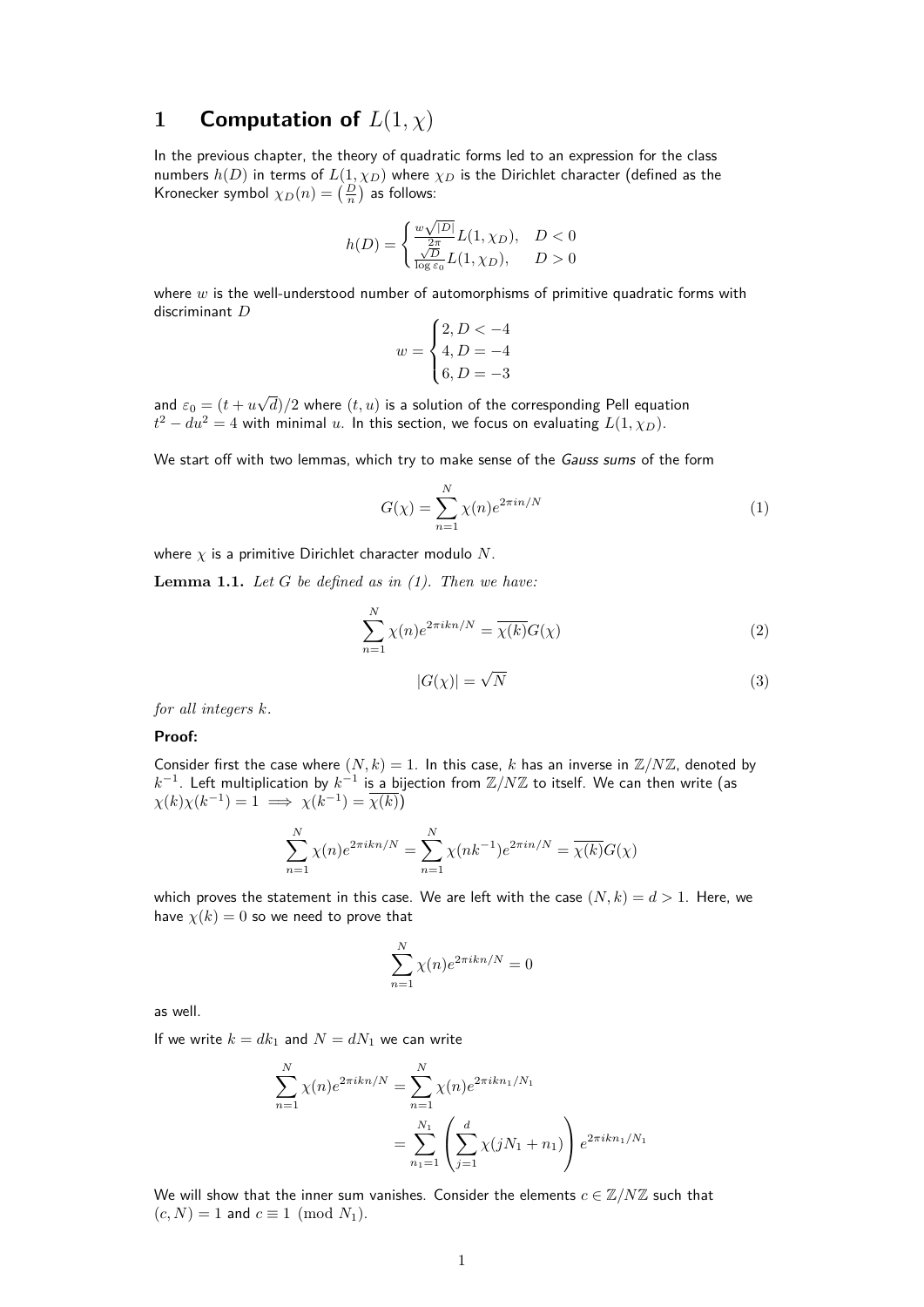Assume we have  $\chi(c) = 1$  for all of them. We then have that  $\chi$  is 1 on the kernel of the quotient map from  $(\Z/N\Z)^\times \to (\Z/N_1\Z)^\times$ , so  $\chi$  factorises over  $(\Z/N_1\Z)$  which contradicts primitiveness.

Pick, then, some such c such that  $\chi(c) \neq 1$ . We can write:

$$
(1 - \chi(c))\sum_{j=1}^{d} \chi(jN_1 + n_1) = \sum_{j=1}^{d} \chi(jN_1 + n_1) - \sum_{j=1}^{d} \chi(c(jN_1 + n_1)) = 0
$$

where we use that multiplication by c is a bijection on the set of all  $n \equiv n_1 \pmod{N_1}$  in  $\mathbb{Z}/N\mathbb{Z}$ .

To prove  $(3)$ , we use  $(2)$ :

$$
|G|^2 = G\overline{G} = G \sum_{k=1}^{N} \overline{\chi(k)} e^{-2\pi i k/N}
$$
  
= 
$$
\sum_{k=1}^{N} \left( \sum_{n=1}^{N} \chi(n) e^{2\pi i k n/N} \right) e^{-2\pi i k/N}
$$
  
= 
$$
\sum_{n=1}^{N} \chi(n) \sum_{k=1}^{N} e^{2\pi i k (n-1)/N}
$$

For  $n = 1$  the inner sum is exactly N, and for  $n \neq 1$  it vanishes, as we have

$$
e^{2\pi i(n-1)/N} \cdot \sum_{k=1}^{N} e^{2\pi i k(n-1)/N} = \sum_{k=2}^{N+1} e^{2\pi i k(n-1)/N} = \sum_{k=1}^{N} e^{2\pi i k(n-1)/N}
$$

so multiplication by  $e^{2\pi i(n-1)/N}\neq 1$  preserves it (just shifting the index of summation by 1) so we get  $|G(\chi)|^2 = \chi(1)N = N$  as desired.  $\square$ 

An easy corollary is that by taking (2) and conjugating both sides we get

$$
\chi(k) = \frac{1}{\overline{G}} \sum_{n=1}^{N} \overline{\chi(n)} e^{-2\pi i k n/N}
$$
\n(4)

which we will use in further computations.

To compute  $L(1, \chi)$ , we will also need another, simpler lemma.

Lemma 1.2. For  $0 < \theta < 2\pi$  we have:

$$
\sum_{n=1}^{\infty} \frac{e^{in\theta}}{n} = -\log\left(2\sin\frac{\theta}{2}\right) + i\left(\frac{\pi}{2} - \frac{\theta}{2}\right)
$$

#### **Proof:**

The series  $\sum_{n=1}^{\infty} z^n/n$  converges for all  $|z| \leq 1$  with  $z \neq 1$  to  $-\log(1-z)$  (where we take the branch of the complex logarithm defined on  $\mathbb{C} \setminus \mathbb{R}^-$ ), so we have

$$
\sum_{n=1}^{\infty} \frac{e^{in\theta}}{n} = -\log(1 - e^{i\theta})
$$
  
=  $-\log(-e^{i\theta/2}(e^{i\theta/2} + e^{-i\theta/2}))$   
=  $-\log(-e^{i\theta/2} \cdot 2i\sin{\frac{\theta}{2}})$   
=  $-\log(e^{-\frac{i\pi}{2} + \frac{i\theta}{2}} \cdot 2\sin{\frac{\theta}{2}})$   
=  $-\log(2\sin{\frac{\theta}{2}}) + i \cdot (\frac{\pi}{2} - \frac{\theta}{2})$ 

as desired, where we take advantage of  $-i = e^{-\pi/2}$  in the 4th line.  $□$ Now we can finally compute  $L(1, \chi)$  and obtain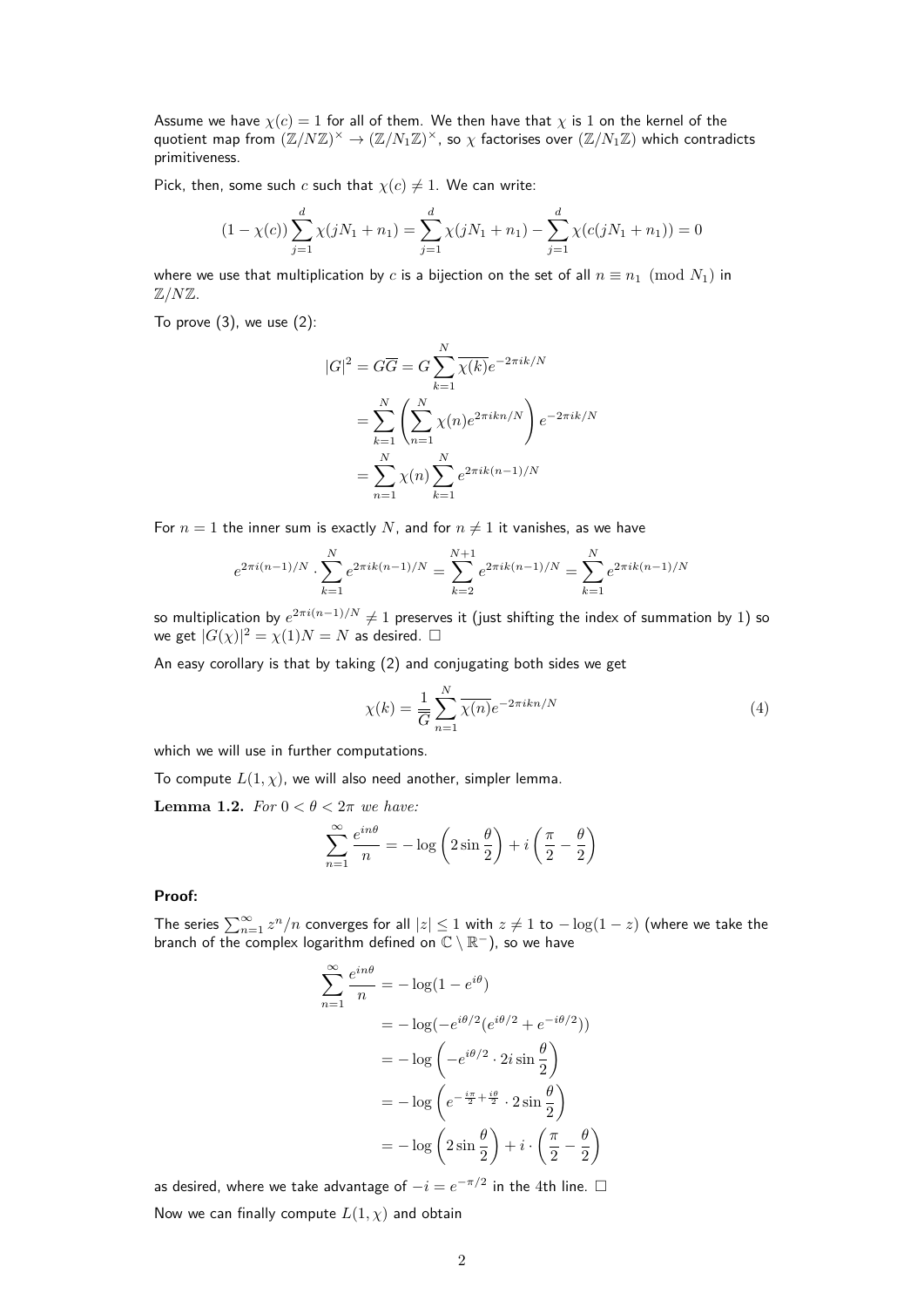**Theorem 1.1.** Let N be an integer,  $N > 1$ , and  $\chi$  a Dirichlet character (mod N). We have:

$$
L(1, \chi) = -\frac{1}{\overline{G(\chi)}} \sum_{n=1}^{N-1} \overline{\chi(n)} \left( \log \left( 2 \sin \frac{\pi n}{N} \right) + i \cdot \left( \frac{\pi}{2} - \frac{\pi n}{N} \right) \right)
$$

**Proof:**

We compute

$$
L(1,\chi) = \sum_{k=1}^{\infty} \frac{\chi(k)}{k} = \frac{1}{\overline{G(\chi)}} \sum_{k=1}^{\infty} \frac{1}{k} \sum_{n=1}^{N-1} \overline{\chi(n)} e^{-2\pi i n k/N}
$$
  
= 
$$
\frac{1}{\overline{G(\chi)}} \sum_{n=1}^{N-1} \frac{1}{\overline{\chi(n)}} \sum_{k=1}^{\infty} \frac{e^{-2\pi i k n/N}}{k}
$$
  
= 
$$
-\frac{1}{\overline{G(\chi)}} \sum_{n=1}^{N-1} \overline{\chi(n)} \left( \log \left( 2 \sin \frac{\pi n}{N} \right) + i \cdot \left( \frac{\pi}{2} - \frac{\pi n}{N} \right) \right)
$$

where we use (4) in the first line and the conjugated form of Lemma 1.2 in the 3rd line.  $\Box$ 

In the case where  $\chi$  is primitive we have:

**Theorem 1.2.** Let N be an integer,  $N > 1$ , and  $\chi$  a primitive Dirichlet character  $(mod N)$ . We have:

$$
L(1, \chi) = -\frac{1}{\overline{G}} \sum_{n=1}^{N-1} \overline{\chi(n)} \log \sin\left(\frac{\pi n}{N}\right) + \frac{i\pi}{N\overline{G(\chi)}} \sum_{n=1}^{N-1} \chi(n)n
$$

**Proof:**

We can write

$$
\log\left(2\sin\frac{\pi n}{N}\right) = \log(2) + \log\sin\frac{\pi n}{N}
$$

and as  $\chi$  is primitive we have  $\sum_{n=1}^{N-1} \overline{\chi(n)}=0$  so we can write

$$
L(1,\chi) = -\frac{1}{\overline{G(\chi)}} \sum_{n=1}^{N-1} \overline{\chi(n)} \left( \log \left( 2 \sin \frac{\pi n}{N} \right) + i \cdot \left( \frac{\pi}{2} - \frac{\pi n}{N} \right) \right)
$$
  
= 
$$
-\frac{1}{\overline{G}} \sum_{n=1}^{N-1} \overline{\chi(n)} \log \sin \left( \frac{\pi n}{N} \right) + \frac{i\pi}{N \overline{G(\chi)}} \sum_{n=1}^{N-1} \chi(n) n + \sum_{n=1}^{N-1} \overline{\chi(n)} \left( \log(2) + \frac{i\pi}{2} \right)
$$
  
= 
$$
-\frac{1}{\overline{G}} \sum_{n=1}^{N-1} \overline{\chi(n)} \log \sin \left( \frac{\pi n}{N} \right) + \frac{i\pi}{N \overline{G(\chi)}} \sum_{n=1}^{N-1} \chi(n) n
$$

as desired. □

## 2 **Computation of class numbers**

**Definition 2.1.** A fundamental discriminant D is an integer such that  $D \equiv 1$  (4) and D is square-free, or  $D \equiv 0$  (4),  $\frac{D}{4} \equiv 2$  or 3 (4).

Now, recall from [1] chapter 8 that the class number  $h(D)$  for  $D = b^2 - 4ac$  is given by the number of  $SL_2(\mathbb{Z})$  equivalence classes of primitive quadratic forms of discriminant D (if  $D < 0$ , we take the quadratic forms to be positive-definite). We have seen that √

$$
h(D) = \begin{cases} \frac{w\sqrt{D}}{2\pi}L(1,\chi_D), & D < 0\\ \frac{\sqrt{D}}{\log \epsilon_0}L(1,\chi_D), & D > 0. \end{cases}
$$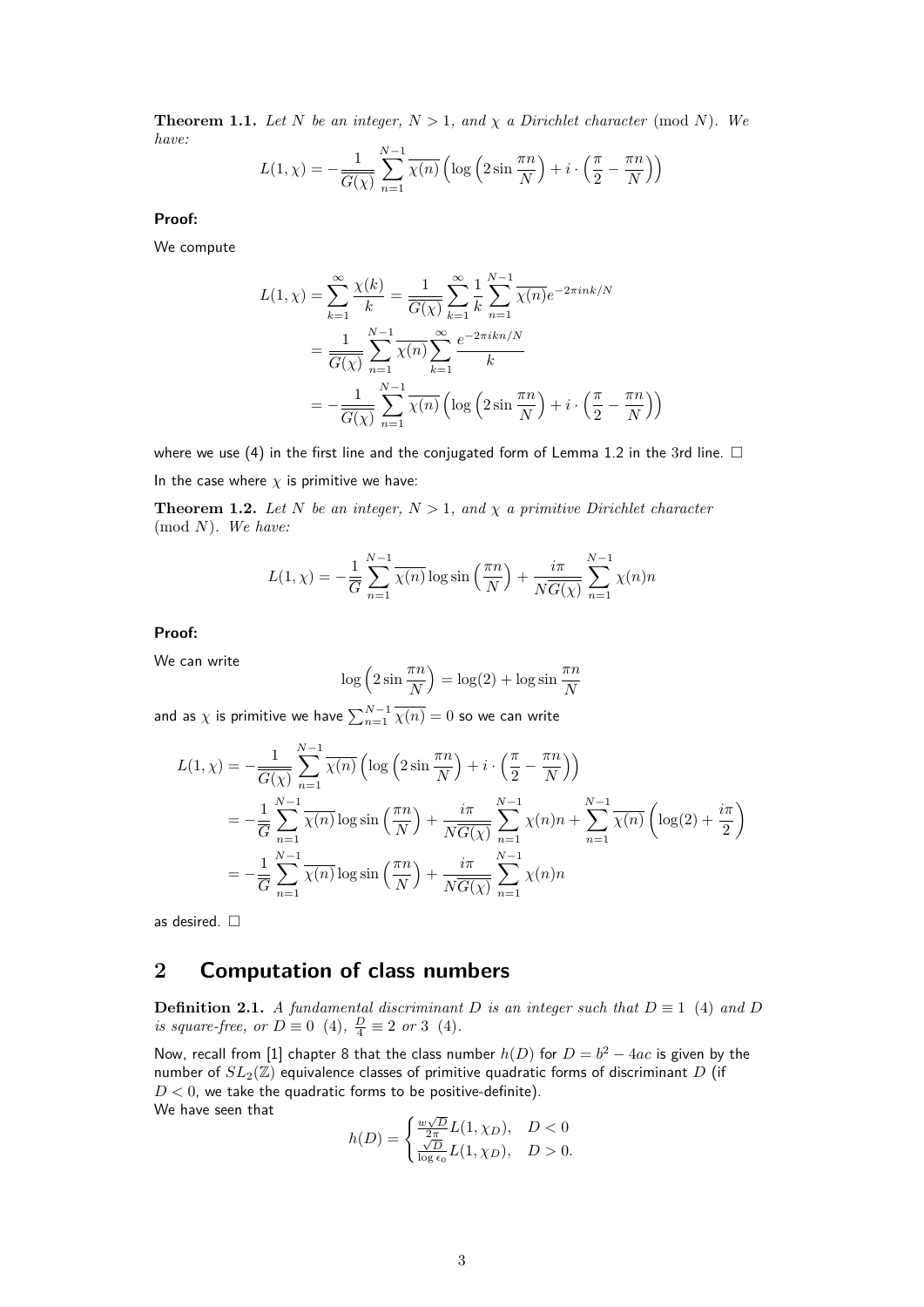where  $\epsilon_0$  is the fundamental unit of f, and w is the order of the group of automorphisms of a quadratic form  $f$ , which was defined as follows:

$$
\mathcal{U}(f) = \left\{ \begin{pmatrix} \alpha & \beta \\ \gamma & \delta \end{pmatrix} \in SL_2(\mathbb{Z}) : \begin{cases} a\alpha^2 + b\alpha\gamma + c\gamma^2 = a \\ 2a\alpha\beta + b(\beta\gamma + \alpha\delta) + 2c\alpha\delta = b \\ \alpha\beta^2 + b\beta\delta + c\delta^2 = c \end{cases} \right\}
$$

Let  $\chi$  be the real character  $\chi_D$  and  $N = |D|$ . One can use Lemma 2 to obtain:

$$
\overline{G} = \sum_{n} \overline{\chi(n)} e^{-2\pi i \frac{n}{N}}
$$
  
= 
$$
\sum_{n} \chi(n) e\left(\frac{-n}{N}\right)
$$
  
= 
$$
\sum_{n} \chi(-n) e\left(\frac{n}{N}\right) = \chi(-1) G,
$$
 (1)

.

with  $e(x):=e^{2\pi ix}$ . Since

$$
\chi_D(-1) = \begin{cases} 1, & D > 0 \\ -1, & D < 0 \end{cases}
$$
 (2)

 $G$  is either real or purely imaginary. One obtains from  $(1)$  that

$$
G = \begin{cases} \pm \sqrt{D}, & D > 0\\ \pm i\sqrt{D}, & D < 0. \end{cases}
$$
 (3)

Gauss has proven that the signs are as follows:

Theorem 2.1. Let D be a fundamental discriminant. Then

$$
G = \begin{cases} \sqrt{D}, & D > 0\\ i\sqrt{D}, & D < 0. \end{cases}
$$
 (4)

Now, consider again the sum:

$$
L(1,\chi) = \frac{-1}{\overline{G}} \sum_{n=1}^{N-1} \overline{\chi(n)} \log \sin \frac{\pi n}{N} + i \frac{\pi}{N\overline{G}} \sum_{n=1}^{N-1} \overline{\chi}(n)n.
$$
 (5)

If  $\chi$  is a real character, then  $L(1,\chi)$  a real number, but since by (4) G could be either real or imaginary, we have that one of the two sums in (5) is equal to 0. If  $\chi(-1) = -1$  then by (2) the first one equals 0, while for  $\chi(-1) = 1$  the second one equals 0. Therefore:

Theorem 2.2. Let D be a fundamental discriminant. Then

$$
L(1, \chi_D) = \begin{cases} \frac{-\pi}{|D|^{\frac{3}{2}}} \sum_{n=1}^{|D|-1} \chi_D(n)n, & D < 0\\ \frac{-1}{\sqrt{D}} \sum_{n=1}^{D-1} \chi_D(n) \log \sin \frac{\pi n}{D}, & D > 0. \end{cases}
$$

Using the formulas for the class number  $h(D)$  that we recalled at the start of chapter 2 and Theorem 2.2 one obtains:

Theorem 2.3. Let D be a fundamental discriminant. Then

$$
h(D) = \begin{cases} \frac{-w/2}{|D|} \sum_{n=1}^{|D|-1} \chi_D(n)n, & D < 0\\ \frac{-1}{\log \epsilon_0} \sum_{n=1}^{D-1} \chi_D \log \sin \frac{\pi n}{D}, & D > 0. \end{cases}
$$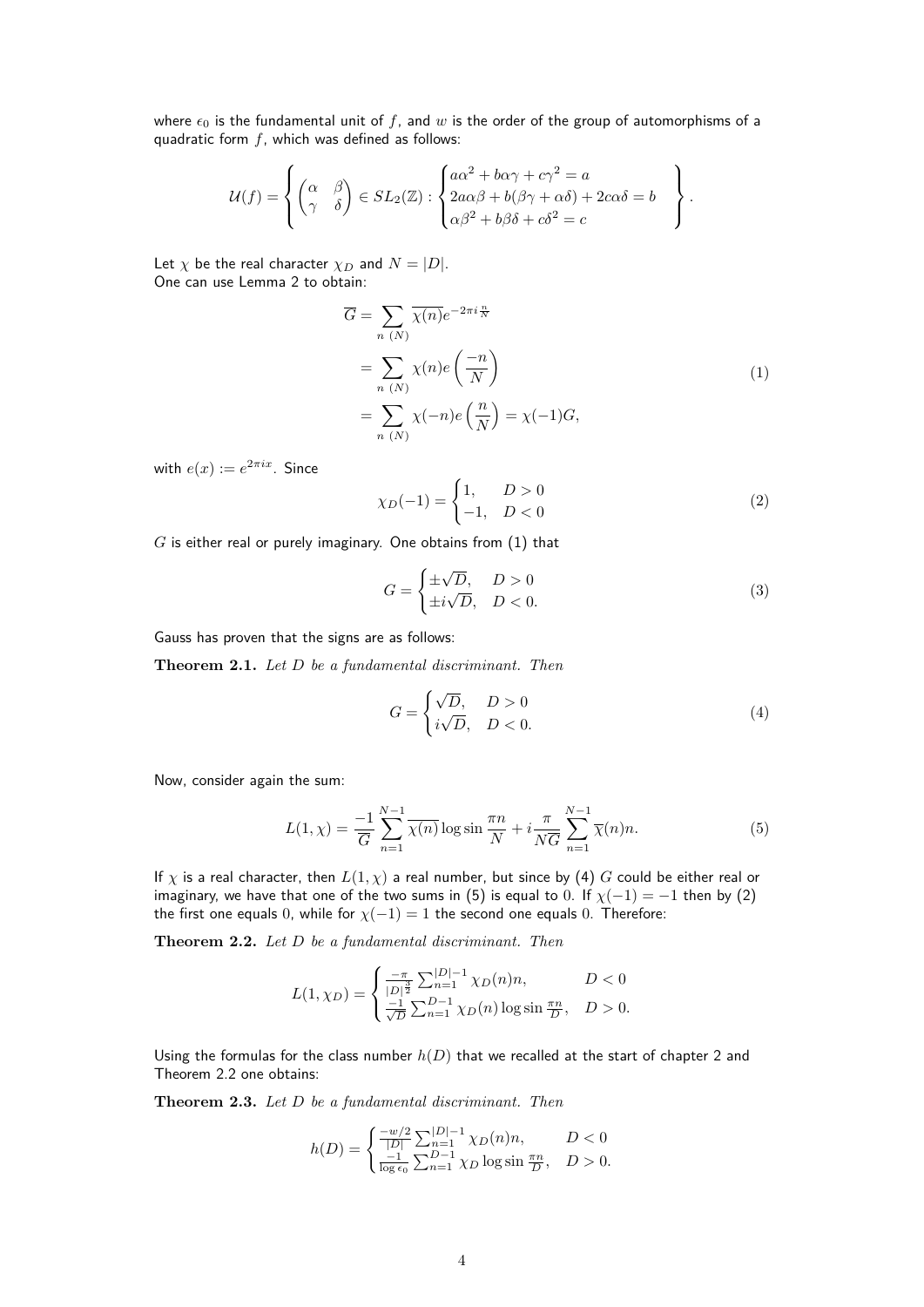Theorem 2.3 is useful for calculating the class numbers, because now to obtain the class number  $h(D)$  we have to only compute certain finite sums instead of looking at the whole function  $L(1, \chi_D)$ .

**Example 1** Let  $D = -3$ . We have seen that  $w = 6$ . Then

$$
h(-3) = \frac{-6/2}{3} \sum_{n=1}^{2} \chi_{-3}(n)n = -(1-2) = 1.
$$

Next, let  $D = -4$ , then  $w = 4$  and

$$
h(-4) = \frac{-4/2}{4} \sum_{n=1}^{3} \chi_{-4}(n)n = -\frac{1}{2}(1+0-3) = 1.
$$

Similarly, one obtains:

$$
h(-7) = 1
$$

$$
h(-8) = 1
$$

$$
h(-11) = 1
$$

$$
h(-15) = 2
$$

$$
h(-19) = 1
$$

$$
h(-23) = 3.
$$

One observes that  $h(D)$  is not always equal to 1. Later we will see that  $h(D)$  is always even when  $D$  is divisible by at least  $2$  different prime numbers.

Next, we will take a look at some positive discriminants. One can rewrite

$$
h(D) = \frac{-1}{\log \epsilon_0} \sum_{n=1}^{D-1} \chi_D(n) \log \sin \frac{\pi n}{D}
$$
  
= 
$$
\frac{1}{\log \epsilon_0} \sum_{n=1}^{D-1} \log \left( (\sin \frac{\pi n}{D})^{-\chi_D(n)} \right).
$$

Hence,

$$
\epsilon_0^{h(D)} = \prod_{n=1}^{D-1} \left(\sin \frac{\pi n}{D}\right)^{-\chi_D(n)}
$$
  
= 
$$
\prod_{\substack{0 < n < D \\ \chi_D(n) = -1}} \sin \frac{\pi n}{D} \prod_{\substack{0 < n < D \\ \chi_D(n) = 1}} \left(\sin \frac{\pi n}{D}\right)^{-1}.
$$

**Example 2** Let  $D = 5$ . Then  $\epsilon_0 = \frac{3+\sqrt{5}}{2}$  (since  $t = 3, u = 1$  are the smallest solutions of Pells equation  $t^2 - 5u^2 = 4$  in positive reals). The right hand side is equal to

$$
\frac{\sin\frac{2\pi}{5}\sin\frac{3\pi}{5}}{\sin\frac{\pi}{5}\sin\frac{4\pi}{5}} = (2\cos\frac{\pi}{5})^2 = \frac{3+\sqrt{5}}{2},
$$

hence  $h(5) = 1$ .

From the formula for  $L(1, \chi_D)$  for  $D > 0$  from Theorem 2.2 one obtains

$$
L(1, \chi) = \frac{-1}{G} \sum_{n=1}^{N-1} \overline{\chi}(n) \log \left( 1 - e\left(\frac{n}{N}\right) \right)
$$

one obtains for  $D > 0$ :

$$
h(D) = \frac{-1}{\log \epsilon_0} \sum_{n=1}^{N-1} \chi_D(n) \log \left( 1 - e\left(\frac{n}{N}\right) \right).
$$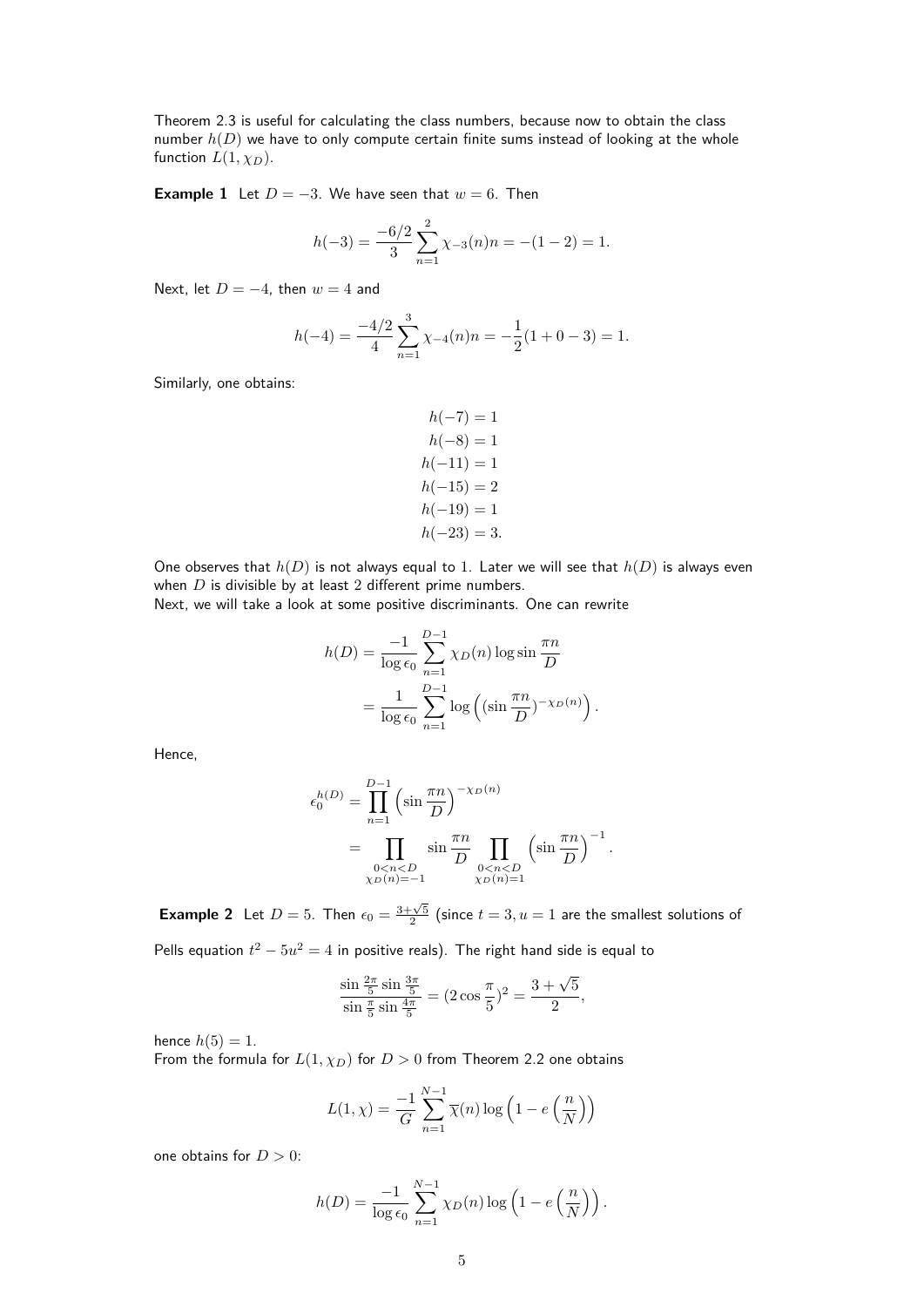Hence

$$
\epsilon_0^{h(D)} = \prod_{n=1}^{D-1} \left( 1 - e\left(\frac{n}{N}\right) \right)^{-\chi_D(n)} \n= \prod_{\substack{0 < n < D \\ \chi_D(n) = -1}} \left( 1 - e\left(\frac{n}{N}\right) \right) \prod_{\substack{0 < n < D \\ \chi_D(n) = 1}} \left( 1 - e\left(\frac{n}{N}\right) \right)^{-1}.
$$

The last formula can also be useful for computing the class number, for example let  $D = 8$ . Then  $\epsilon_0 = 3 + \sqrt{8}$  and

$$
(3+\sqrt{8})^{h(8)} = \left(1-e\left(\frac{3}{8}\right)\right)\left(1-e\left(\frac{5}{8}\right)\right)\left(1-e\left(\frac{1}{8}\right)\right)^{-1}\left(1-e\left(\frac{7}{8}\right)\right)^{-1} = 3+\sqrt{8}.
$$

Therefore  $h(8) = 1$ .

One can show that for  $D > 0$  the right hand side of the equation above has the form  $\frac{t + u\sqrt{D}}{2}$ , with  $t^2-u^2D=4$  and hence is a proper power of  $\epsilon_0.$ 

If  $D < 0$ , then one can also show that

$$
h(D) = \frac{-w/2}{|D|} \sum_{n=1}^{|D|-1} \chi_D(n)n
$$

is an integer.

Proof for  $D = -p < -3$ , p a prime: Consider the following partition of the sum

$$
\frac{1}{|D|} \sum_{n=1}^{|D|-1} \chi_D(n)n = \frac{1}{p} \sum_{n=1}^{p-1} \chi_{-p}(n)n = \frac{1}{p} \left( \sum_{\substack{n \neq x^2(p) \\ n \equiv 1}}^{p-1} n - \sum_{\substack{n=x^2(p) \\ n \equiv 1}}^{p-1} n \right).
$$
 (6)

We have that

$$
\sum_{\substack{n \neq x^2(p) \\ n=1}}^{p-1} n + \sum_{\substack{n \equiv x^2(p) \\ n=1}}^{p-1} n = \sum_{n=1}^{p-1} n = \frac{p(p-1)}{2} \equiv 0 \ \ (p)
$$

and

$$
2\sum_{\substack{n\equiv x^2(p)\\n=1}}^{p-1} n \equiv \sum_{n=1}^{p-1} n^2 = \frac{p(p-1)(2p-1)}{6} \equiv 0 \ \ (p).
$$

The last two formulas both yield positive integers which are divisible by  $p$ . Then their difference will also be a an integer divisible by  $p$ , which shows that  $(6)$  is an integer.

Theorem 2.4. Let  $D < -4$  be a fundamental discriminant. Then

$$
h(D) = \frac{1}{2 - \chi_D(2)} \sum_{0 < k < \frac{|D|}{2}} \chi_D(k). \tag{7}
$$

 $\Box$ 

Since  $h(D) > 0$  this means that there is more numbers in the interval  $[0, \frac{|D|}{2}]$  $\frac{D|}{2}$  with  $\chi_D(k)=1$ , than with  $\chi_D(k)=-1$ , and the 'difference' is equal to  $h(D), 2h(D)$  or  $3h(D)$ , depending on whether  $D$  is equal to  $1\,$   $(8),\,0\,$   $(4)$  or  $5\,$   $(8).$ 

*Proof:* Assume that D is odd. Let  $Q := \sum_{n=1}^{|D|-1} \chi_D(n)n$ . If  $n$  is even, then write  $n = 2k$  with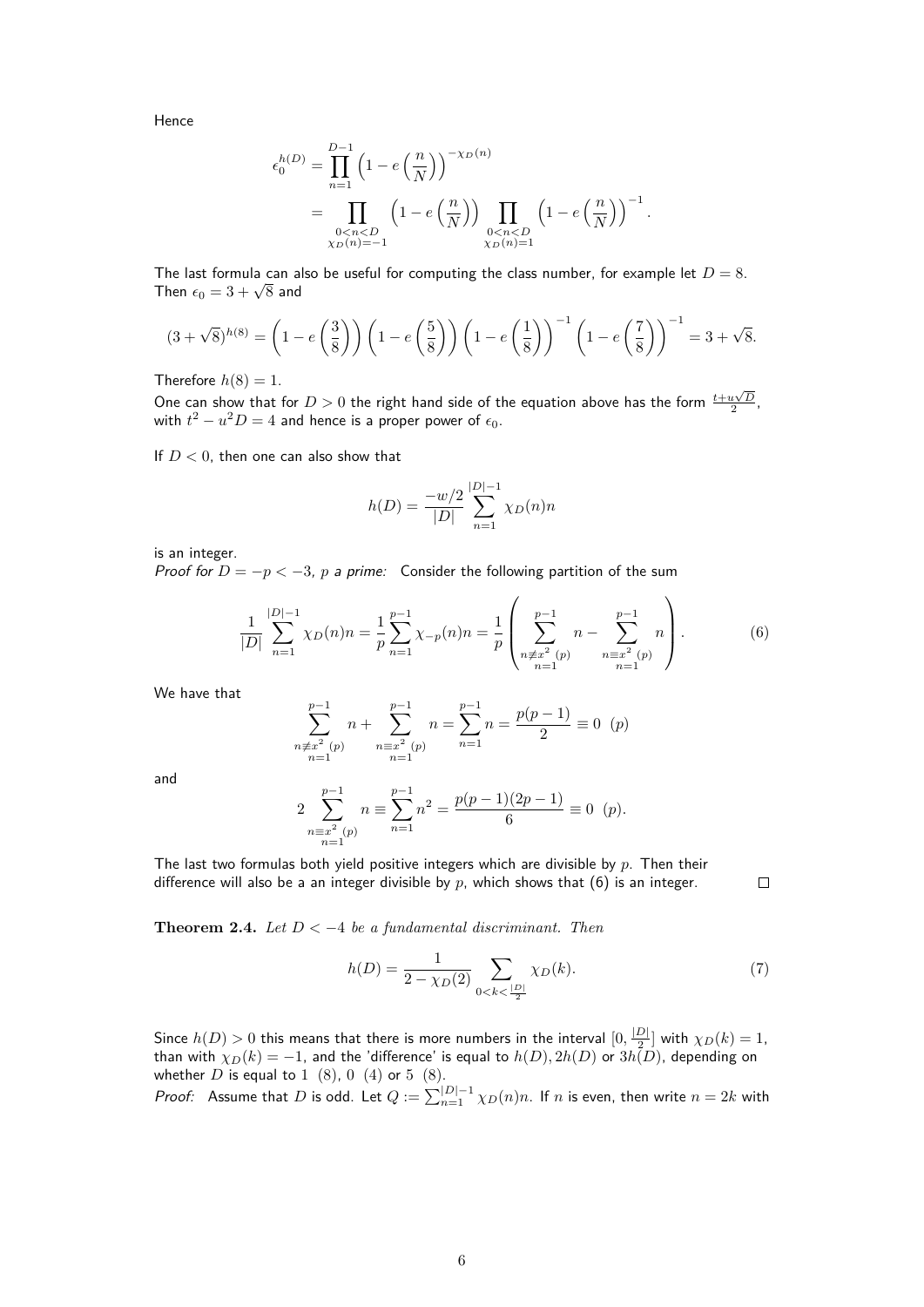$0 < k < \frac{|D|}{2}$ , and if  $n$  is odd, write  $n = 2k - |D|$  with  $\frac{|D|}{2} < k < |D|.$  Then

$$
Q = \sum_{0 < k < \frac{|D|}{2}} \chi_D(2k) \cdot 2k + \sum_{\frac{|D|}{2} < k < |D|} \chi_D(2k - |D|)(2k - |D|)
$$
\n
$$
= \sum_{0 < k < \frac{|D|}{2}} \chi_D(2k)2k + \sum_{\frac{|D|}{2} < k < |D|} \chi_D(2k)(2k - D)
$$
\n
$$
= 2 \sum_{0 < k < |D|} \chi_D(2k)k - |D| \sum_{\frac{|D|}{2} < k < |D|} \chi_D(2k)
$$
\n
$$
= 2\chi_D(2)Q - |D|\chi_D(2) \sum_{\frac{|D|}{2} < k < |D|} \chi_D(k).
$$

Since  $\chi_D(2)=\pm 1$  and  $\sum_{0 < k < \frac{|D|}{2}} \chi_D(k)=0,$  one has that

$$
Q = \frac{-|D|}{2 - \chi_D(2)} \sum_{0 < k < \frac{|D|}{2}} \chi_D(k).
$$

Since  $h(D)$  for  $D < 0$  is equal to  $\frac{-1}{|D|}Q$ , this finishes the proof.

**Example 3** Let  $D = -19$ . Then applying Theorem 2.4 one obtains that for  $p \in [0, 9]$  the integers smaller than 9 which are not equivalent to a square modulo  $-19$  are 2, 3 and 8, and the integers in [0, 9] equivalent to a square modulo  $-19$  are  $1, 4, 5, 6, 7, 9$ . Therefore  $h(-19) = \frac{1}{3}(6-3) = 1$ . Similarly one obtains  $h(-23) = 3$ .

We have seen that  $h(D)$  attains different integer values, among those also  $h(D) = 1$ . One can ask, does  $h(D)$  attain the value 1 infinitely many times?

For  $D < 0$  the answer is: no, and the only integers  $D < 0$  for which  $h(D) = 1$  are

$$
-3, -4, -7, -8, -11, -19, -43, -163.
$$

This was showed by Heegner in [2] and we only give a reference here. Another interesting question is about the growth of  $h(D)$ . Heilbronn showed that  $h(D) \longrightarrow \infty$ as  $D \longrightarrow -\infty$ . Siegel showed afterwards that this result can be sharpened. He proved that for  $\epsilon > 0$  there exists a  $C > 0$  such that

$$
h(D) > C|D|^{\frac{1}{2}-\epsilon}, \text{ for } D < 0.
$$

Since there are finitely many equivalence classes of quadratic forms with a square-free discriminant, there exists a constant  $C^\prime > 0$  such that

$$
h(D) < C'|D|^{\frac{1}{2}+\epsilon}, \ \text{ for } D < 0.
$$

Altogether, one obtains

$$
\lim_{D \to \infty} \frac{\log h(D)}{\log |D|} = \frac{1}{2}
$$

.

Now, lets turn our attention to  $D > 0$ . Siegel showed (similarly to above) that

$$
C|D|^{\frac{1}{2}-\epsilon} < h(D)\log \epsilon_0 < C'|D|^{\frac{1}{2}+\epsilon}, \text{ as } D \longrightarrow \infty
$$

or equivalently

$$
\lim_{D \to \infty} \frac{\log(h(D) \log \epsilon_0)}{\log D} = \frac{1}{2}.
$$

This result does not imply that  $h(D) \longrightarrow \infty$ , as  $D \longrightarrow \infty$ , since  $\epsilon_0$  can grow very large, This result does not imply that  $n(D) \longrightarrow \infty$ , as  $D \longrightarrow \infty$ , since  $\epsilon_0$  can grow very large,<br>comparing to D (for example for  $D = 97$ , one has  $\epsilon_0 = 628096233 + 6377352\sqrt{97}$ ). But looking at 'rough' calculated table values, we only assume that  $h(D)$  attains the value 1 infinitely many times for a fundamental discriminant  $D \longrightarrow +\infty$ . If we remove the restriction for  $D$  to be a fundamental discriminant and allow any discriminant, then there are infinitely many  $D > 0$  with  $h(D) = 1$ .